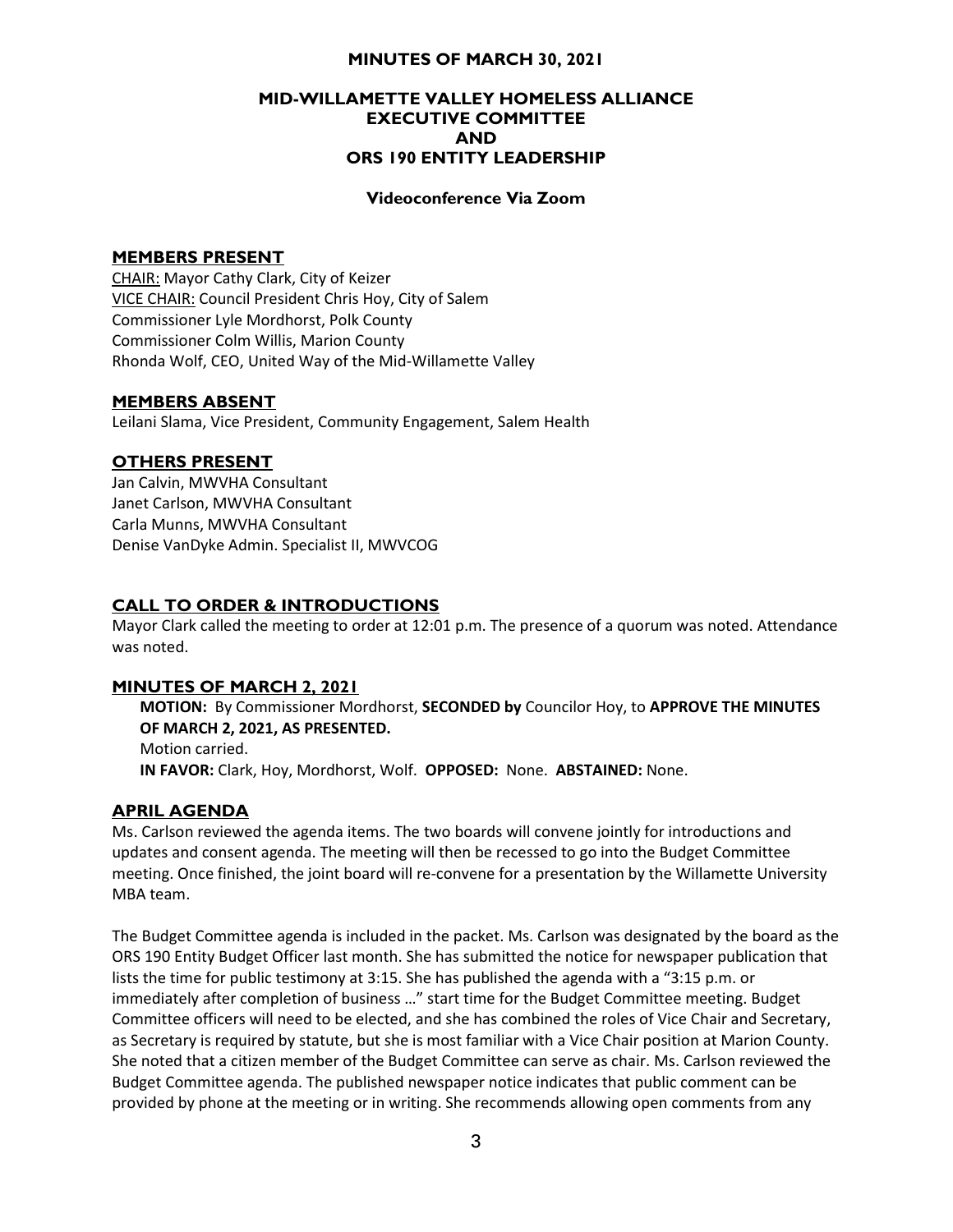members of the public present at the meeting, as well as testimony submitted prior to the meeting. There will be a separate Budget Committee packet included with the meeting materials. The proposed Budget Committee rules of procedure have been heavily adapted from Marion County's rules. In the proposed procedural rules, a quorum is set at 9 out of 16 members to keep it simple. The budget hearing will be held at the May joint board meeting.

MOTION: By Councilor Hoy, SECONDED by Commissioner Mordhorst, to APPROVE THE AGENDA FOR APRIL 8, 2021, AS PRESENTED. Motion carried. IN FAVOR: Clark, Hoy, Mordhorst, Wolf. OPPOSED: None. ABSTAINED: None.

# COMMITTEE CHAIR STANDING AGENDA ITEM

Ms. Carlson reported that the Collaborative Committee meeting in April will include a follow up discussion on rural issues and how best to address them. Ms. Munns reported that another group held a meeting on March 25<sup>th</sup> to talk about rural homelessness in the region. Staff learned about that meeting after the fact but received information from that meeting to share with the Collaborative Committee. Commissioner Mordhorst, who attended the March 25<sup>th</sup> meeting, offered a summary of the meeting which was convened by Polk County. He stated that there were about 38 people in attendance. The housing shortage was identified as a major problem, and the main needs were described as shelter stability and homelessness prevention in general. Major difficulties included a lack of transportation to connect with services and a lack of shelter or other services for teen boys or families with teen boys. Commissioner Mordhorst added that the Confederated Tribes of Grand Ronde reported that about onefourth of their male youth are homeless or at risk, often because of a parent's addiction. More housing is needed, and the Tribe is working on it. Commissioner Mordhorst said that the group will meet again in about a month. He noted that meeting participants expressed reluctance to share information at Collaborative Committee meetings because it seems to be "all about Salem." He asserted that separate smaller meetings could help us earn trust and establish a dialogue. Discussion ensued regarding the need to build trust in relationships and improve communication. Ms. Wolf expressed interest in bringing United Way to the table. This is United Way's service district, and the organization may be able to help.

Mayor Clark stated that she was unable to stay silent during an interview with KGW about the Oregon Department of Transportation (ODOT) refusal to come to the table. She noted that the City of Salem is working hard to help the homeless, but ODOT keeps playing the pandemic card. She is in support of the City of Salem's efforts. She went on television and called ODOT out, but also invited them to the table. Councilor Hoy added that ODOT is helping with trash pickup but refuses to move those who are camped along the on and off I-5 ramps. There is a serious public safety issue, and there have been car versus pedestrian accidents – some fatal. Mayor Clark said that Keizer also has a problem with a camp on Hyacinth where people are using Claggett Creek, a water source, as a bathroom. Commissioner Mordhorst reported that Polk County is having issues at park and ride locations and interchanges, and ODOT won't help relocate people. Councilor Hoy stated that ODOT has a policy to not move homeless camps because of the pandemic. He suggested talking with our state legislators about this. Councilor Hoy said he has done so, and local legislators were unaware of the ODOT policy.

Ms. Carlson added that Ms. Calvin may call on Commissioner Mordhorst for recommendations on how to best frame the Collaborative Committee agenda around the rural issues topic. Commissioner Mordhorst replied that a rural outreach group is forming and asked that we keep the lines of communication open.

# OTHER BUSINESS

Commissioner Willis reported that after Commissioner Danielle Bethell held a telephone town hall, she reported receiving complaints about Marion County spending money on homelessness without results.